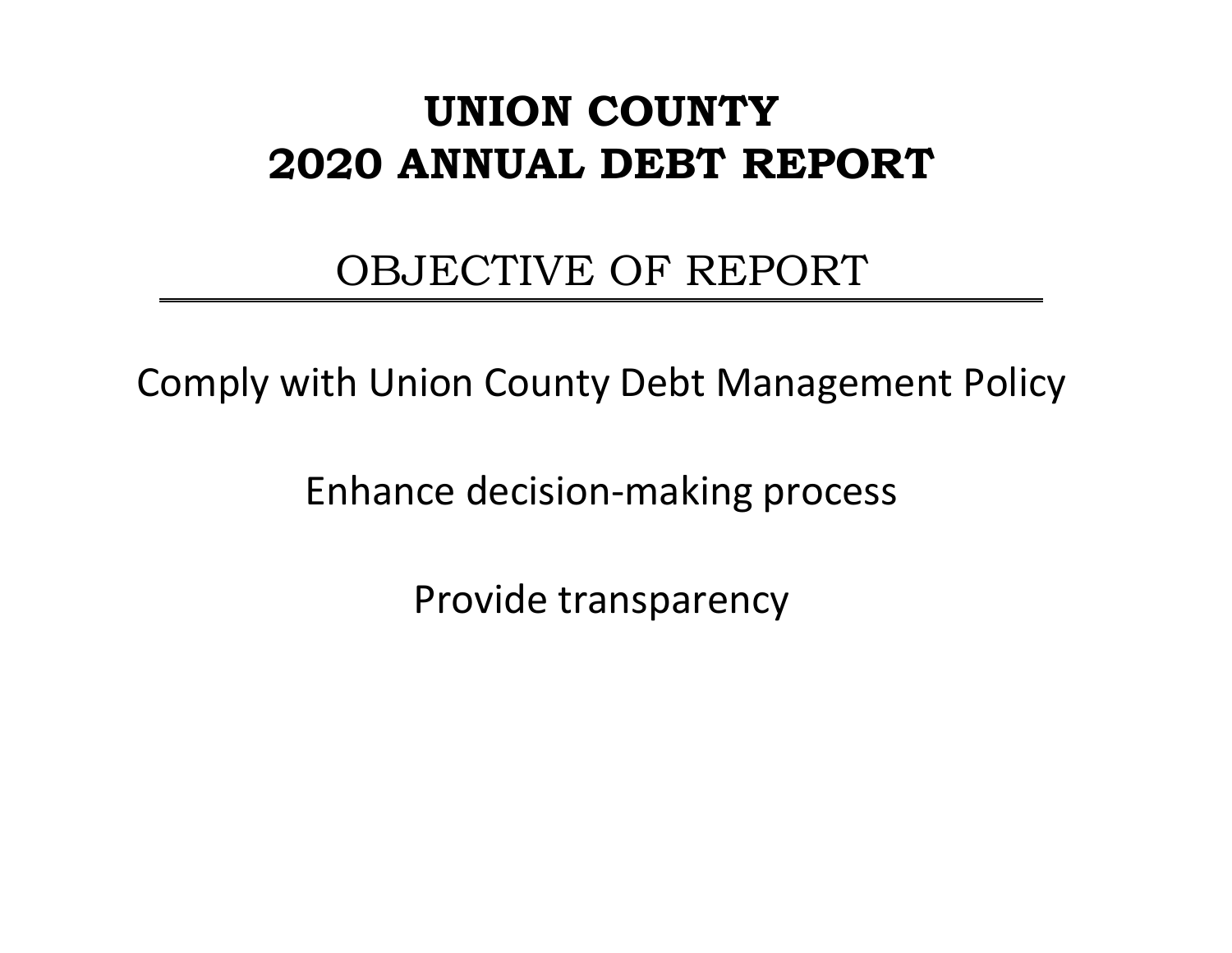### OUTSTANDING NET DEBT AMOUNT

Beginning July 2019

| <b>Description of Debt</b>                                                 | <b>Interest Rate</b> |               | <b>PRINCIPAL</b>              | <b>INTEREST</b>                       | <b>TOTAL</b> |                              |  |  |  |  |
|----------------------------------------------------------------------------|----------------------|---------------|-------------------------------|---------------------------------------|--------------|------------------------------|--|--|--|--|
| Qualified School Construction Bonds, Series 2009<br><b>Paulette School</b> | $1.515$ \$           |               | $3,176,274$ \$                | 760,573.32 \$                         |              | 3,936,847.32                 |  |  |  |  |
| <b>General Obligation Refunding Bond-Series 2013</b><br><b>Refunding</b>   | 2.25 to 5            | \$            | 1,450,000 \$                  | 59,900.00 \$                          |              | 1,509,900.00                 |  |  |  |  |
| <b>General Obligation Bond-Series 2015</b><br><b>School Energy Bond</b>    | $2.5$ \$             |               | 2,695,000 \$                  | 415,637.52 \$                         |              | 3,110,637.52                 |  |  |  |  |
| <b>EMS-One Ambulance Note 2016</b>                                         | $2.3 \; \simeq$      |               | $44,251$ \$                   | $1,229.51$ \$                         |              | 45,480.51                    |  |  |  |  |
| HWY-Three Dump Trucks Note 2017                                            | $2.95$ \$            |               | $112,648$ \$                  | $5,577.86$ \$                         |              | 118,225.86                   |  |  |  |  |
| <b>TOTAL DEBT</b>                                                          |                      | \$            | 7,478,173<br><b>PRINCIPAL</b> | \$<br>1,242,918.21<br><b>INTEREST</b> | \$           | 8,721,091.21<br><b>TOTAL</b> |  |  |  |  |
| <b>FY19 DEBT SERVICE FUND BALANCE</b>                                      |                      |               | 1,894,080                     |                                       |              |                              |  |  |  |  |
| <b>NET DEBT</b>                                                            |                      | $\frac{5}{5}$ | 5,584,093                     |                                       |              |                              |  |  |  |  |
| <b>2010 CENSUS POPULATION</b>                                              |                      |               | 19,109                        |                                       |              |                              |  |  |  |  |
| Debt per Capita                                                            |                      | \$            | 292                           |                                       |              |                              |  |  |  |  |
| <b>Change in Debt over Prior Year:</b>                                     |                      | \$            |                               | 1,704,343                             |              | <b>Principal Reduction</b>   |  |  |  |  |
| <b>Description of Debt</b>                                                 |                      |               | <b>Final Payment Due</b>      |                                       |              |                              |  |  |  |  |
| <b>EMS-One Ambulance-issued 2016</b>                                       |                      |               | Fiscal Year 2020              | Final Payment This Year               |              |                              |  |  |  |  |
| HWY-Three Dump Trucks Note 2017                                            |                      |               | Fiscal Year 2021              |                                       |              |                              |  |  |  |  |
| <b>General Obligation Refunding Bond-Series 2013</b>                       |                      |               |                               | High School payment drops off         |              |                              |  |  |  |  |
| <b>Refunding</b>                                                           |                      |               | <b>Fiscal Year 2026</b>       | this fiscal year                      |              |                              |  |  |  |  |
| Qualified School Construction Bonds, Series 2009                           |                      |               |                               |                                       |              |                              |  |  |  |  |
| <b>Paulette School</b>                                                     |                      |               | Fiscal Year 2027              | Final payment September, 2026         |              |                              |  |  |  |  |
| <b>General Obligation Bond-Series 2015</b><br><b>School Energy Bond</b>    |                      |               | <b>Fiscal Year 2030</b>       |                                       |              |                              |  |  |  |  |
|                                                                            |                      |               |                               |                                       |              |                              |  |  |  |  |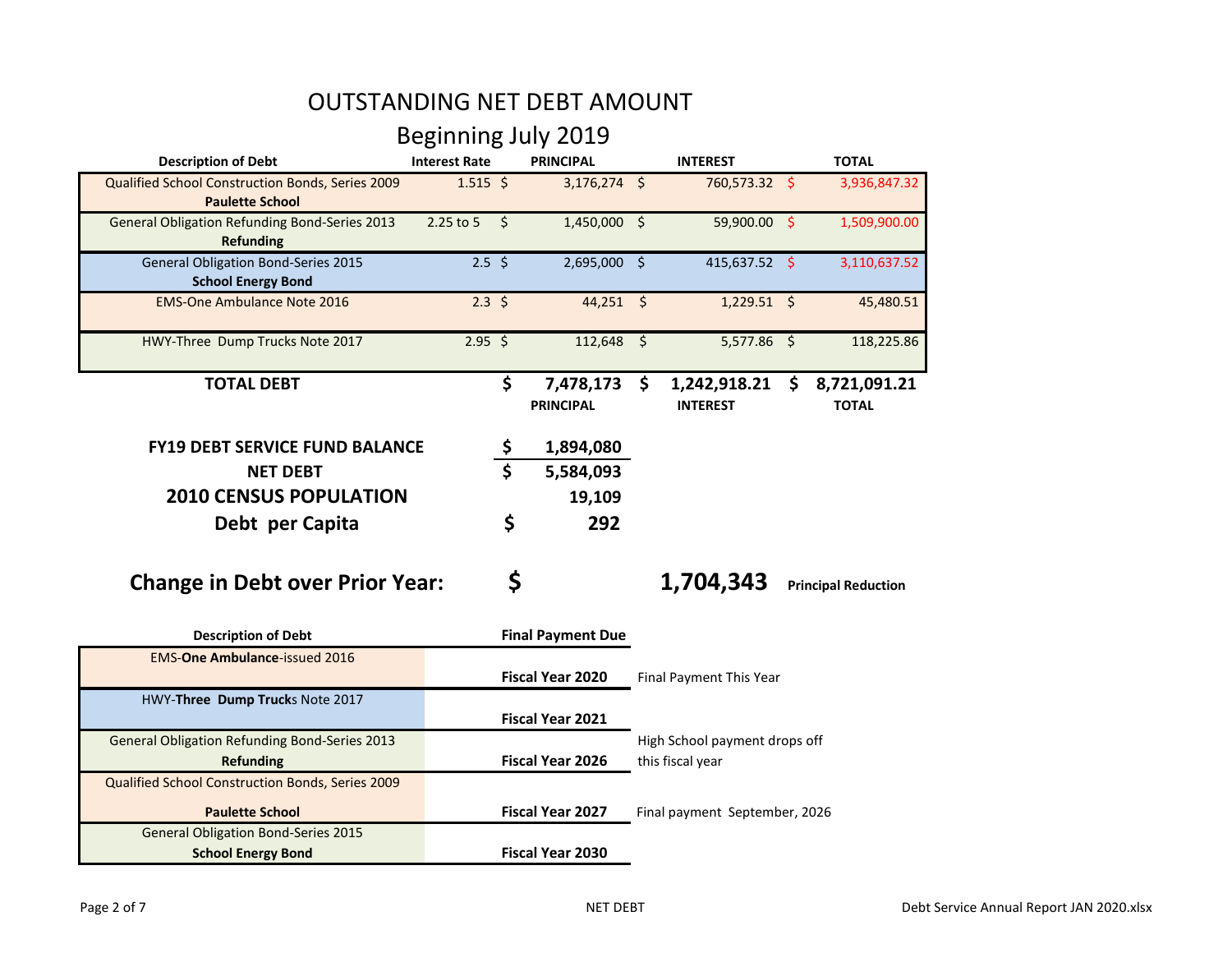## **TOTAL DEBT PAYMENT PER FISCAL YEAR**

| 2020<br>2022<br>2024<br>2021<br>2023<br>899,581.76<br>958,344.26<br>956,644.26<br>1,962,787.72<br>1,016,157.19<br><b>Total Payments Per Year</b><br>$(946, 630.53)$ \$<br>Change in debt payments<br>$(57,812.93)$ \$<br>$(57,062.50)$ \$<br>$(1,700.00)$ \$<br>2026<br>2027<br>2028<br>2030<br>2029<br>282,862.50<br>281,487.50<br>284,987.50<br>282,562.50<br><b>Total Payments Per Year</b><br>897,019.26<br>$(614, 156.76)$ \$<br>$(1,637.50)$ \$ |                                    |  |  |          |          |            |            |
|-------------------------------------------------------------------------------------------------------------------------------------------------------------------------------------------------------------------------------------------------------------------------------------------------------------------------------------------------------------------------------------------------------------------------------------------------------|------------------------------------|--|--|----------|----------|------------|------------|
|                                                                                                                                                                                                                                                                                                                                                                                                                                                       |                                    |  |  |          |          |            | 2025       |
|                                                                                                                                                                                                                                                                                                                                                                                                                                                       |                                    |  |  |          |          |            | 898,656.76 |
|                                                                                                                                                                                                                                                                                                                                                                                                                                                       |                                    |  |  |          |          |            | (925.00)   |
|                                                                                                                                                                                                                                                                                                                                                                                                                                                       |                                    |  |  |          |          |            |            |
|                                                                                                                                                                                                                                                                                                                                                                                                                                                       |                                    |  |  |          |          |            |            |
|                                                                                                                                                                                                                                                                                                                                                                                                                                                       |                                    |  |  |          |          |            |            |
|                                                                                                                                                                                                                                                                                                                                                                                                                                                       | Change in debt payments $\Diamond$ |  |  | 1,375.00 | 3,500.00 | (2,425.00) |            |

### **Payment Shedule including interest**

|                           | 2020         | 2021         | 2022       | 2023       | 2024       | 2025       |
|---------------------------|--------------|--------------|------------|------------|------------|------------|
| Payments by bond/note     | payments     | payments     | payments   | payments   | payments   | payments   |
| Paulette-2009-2026        | 562,406.76   | 562,406.76   | 562,406.76 | 562,406.76 | 562,406.76 | 562,406.76 |
| Refunded debt-2013-2026   | 1,014,637.50 | 114,937.50   | 112,837.50 | 110,737.50 | 53,375.00  | 52,250.00  |
| School Energy-2015-2030   | 281,150.00   | 279,700.00   | 283,100.00 | 283,500.00 | 283,800.00 | 284,000.00 |
| Ambulance-EMS-2018-2020   | 45,480.51    |              |            |            |            |            |
| Dump Trucks-HWY-2018-2021 | 59,112.95    | 59,112.93    |            |            |            |            |
|                           | 1,962,787.72 | 1,016,157.19 | 958,344.26 | 956,644.26 | 899,581.76 | 898,656.76 |

|                           | 2026       | 2027       | 2028       | 2029       | 2030       | <b>Total Debt</b>             |
|---------------------------|------------|------------|------------|------------|------------|-------------------------------|
| Payments by bond/note     | payments   | payments   | payments   | payments   | payments   | <b>Balance</b>                |
| Paulette                  | 562,406.76 |            |            |            |            | \$3,936,847.32                |
| Refunded debt             | 51,125.00  |            |            |            |            | \$1,509,900.00                |
| School Energy             | 283,487.50 | 282,862.50 | 281,487.50 | 284,987.50 | 282,562.50 | \$3,110,637.50                |
| Ambulance-EMS-2018-2020   |            |            |            |            |            | 45,480.51                     |
| Dump Trucks-HWY-2018-2021 |            |            |            |            |            | 118,225.88                    |
|                           | 897,019.26 | 282,862.50 | 281,487.50 | 284,987.50 | 282,562.50 | \$8,721,091.21                |
|                           |            |            |            |            |            | <b>Principal and Interest</b> |

**Principal Only \$ 7,478,547.00**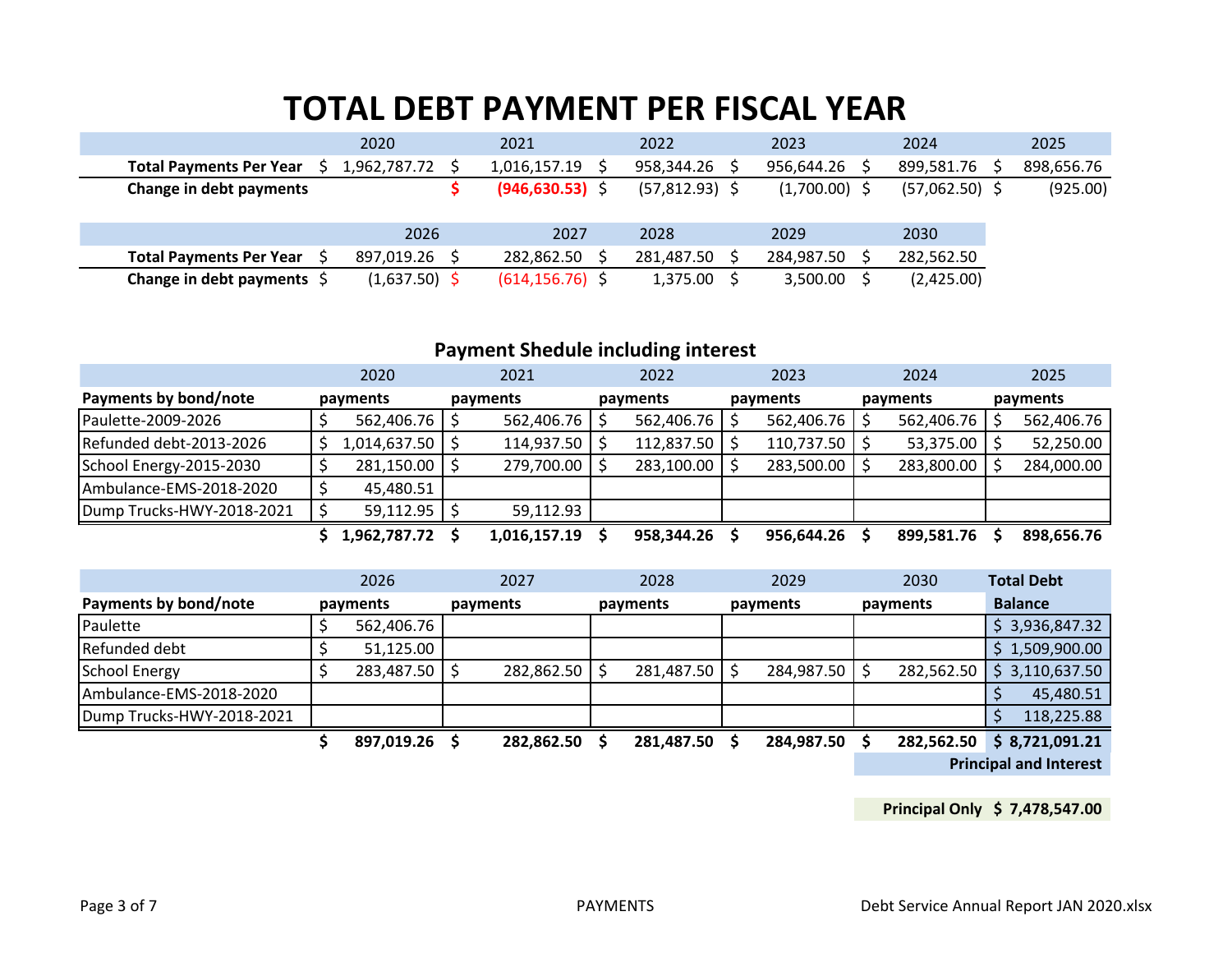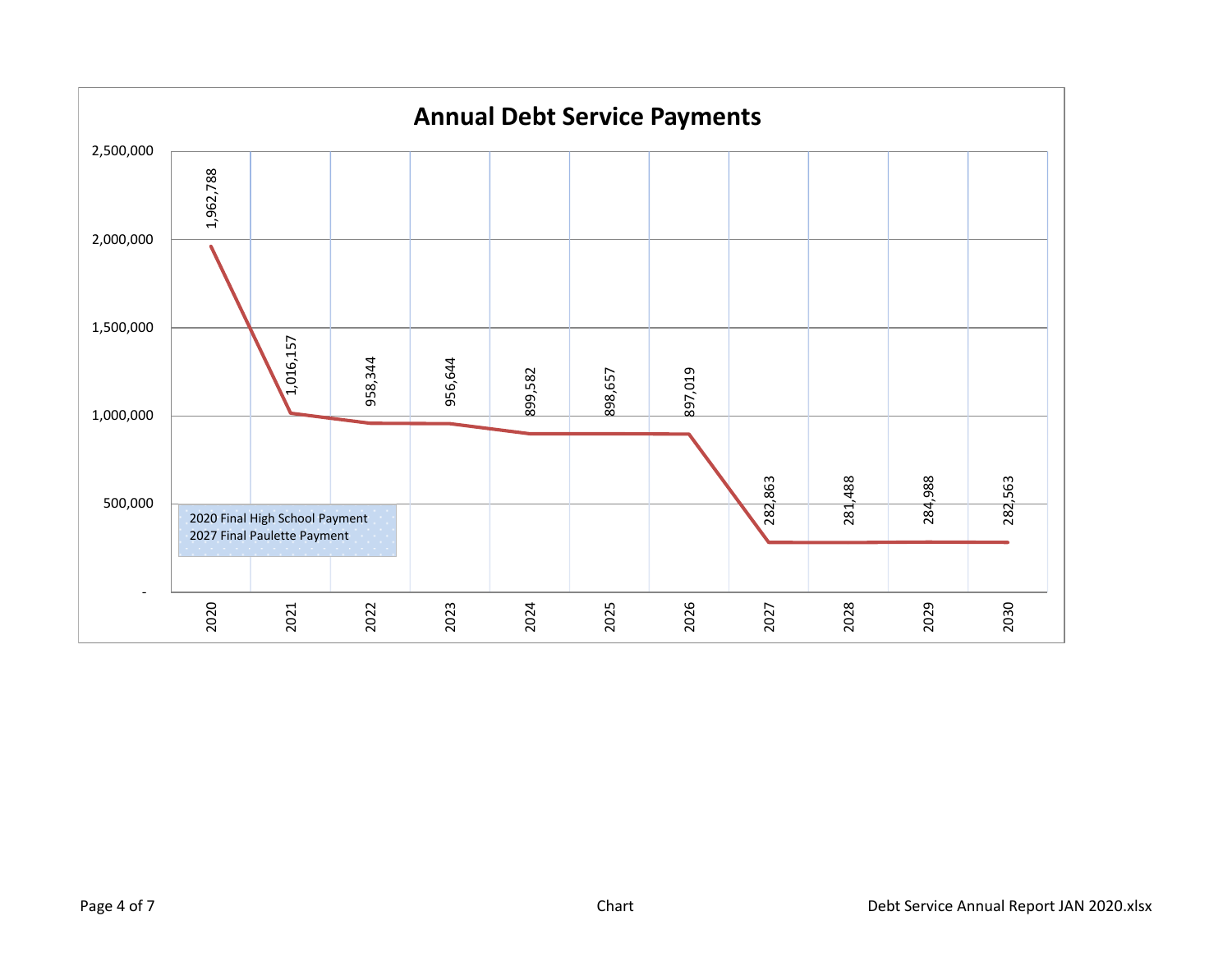|            |     | <b>Debt Balance</b> |    | increas/decrease | <b>New Debt</b> | <b>New Debt Description</b>                                                                         |
|------------|-----|---------------------|----|------------------|-----------------|-----------------------------------------------------------------------------------------------------|
| Jun-05     | S   | 10,694,030          |    |                  |                 |                                                                                                     |
| Jun-06     | S   | 9,946,956           | \$ | (747, 074)       |                 |                                                                                                     |
| Jun-07     | \$  | 11,109,440          | S  | 1,162,484        |                 | 1,707,900 Jail/Courthouse Renovation, Ambulance, School Renovation                                  |
| Jun-08     | \$. | 10,723,918          | \$ | (385,522)        |                 | 460,700 Convenience/Land, Vehicle_Sheriff, Courthouse Anne: \$<br>846,222<br>paid toward prior debt |
| Jun-09     | SБ. | 9,802,060           | \$ | (921,858)        |                 |                                                                                                     |
| $Jun-10$   | S   | 16,020,416          | \$ | 6,218,356        | 7,160,000       | \$<br><b>Paulette School</b><br>941,644<br>paid toward prior debt                                   |
| $Jun-11$   | \$. | 15,911,421          | \$ | (108,995)        |                 | 1,207,000 School Renovations_Hwy Tractor                                                            |
| Jun-12 $$$ |     | 14,953,130          | \$ | (958, 291)       |                 | 488,000 Paulette Sewer                                                                              |
| Jun-13 $$$ |     | 13,004,143          | \$ | (1,948,987)      |                 | Refunded all debt except Paulette School                                                            |
| Jun-14 $$$ |     | 11,557,370          | \$ | (1,446,773)      |                 |                                                                                                     |
| Jun-15 $$$ |     | 13,513,366          | S  | 1,955,996        | 3,500,000       | <b>School Energy Bond</b><br>\$<br>1,544,004<br>paid toward prior debt                              |
| Jun-16     | \$  | 12,021,593          | \$ | (1, 491, 773)    |                 |                                                                                                     |
| $Jun-17$   | \$  | 10,489,820          | \$ | (1,531,773)      |                 |                                                                                                     |
| Jun-18 $$$ |     | 9,182,516           | \$ | (1,307,304)      |                 |                                                                                                     |
| Jun-19 $$$ |     | 7,478,173           | \$ | (1,704,343)      |                 |                                                                                                     |
|            |     |                     |    |                  |                 | Decrease in Principal Debt last four years                                                          |
|            |     |                     |    |                  | (6,035,193)     |                                                                                                     |

### **OUTSTANDING DEBT PRINCIPAL**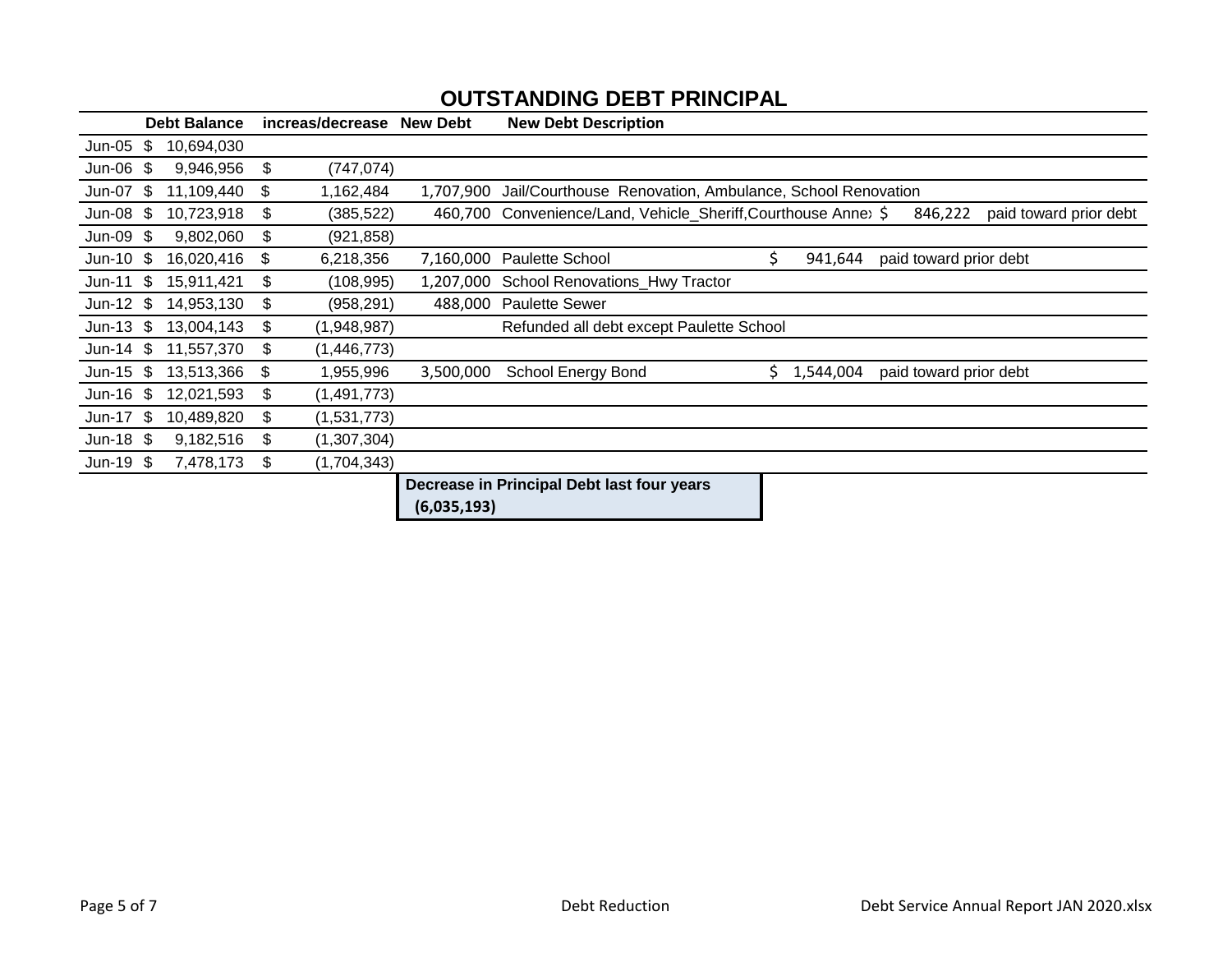| <b>DEBT SERVICE</b>   |    | 2019<br>JULY |     | 2019<br>AUG |     | 2019<br><b>SEPT</b> |     | 2019<br>OCT |     | 2019<br><b>NOV</b> |     | 2019<br><b>DEC</b> |   | 2020<br><b>JAN</b> |    | 2020<br><b>FEB</b> |    | 2020<br><b>MAR</b> |    | 2020<br><b>APR</b> |    | 2020<br>MAY |              | 2020<br><b>JUNE</b> |               | <b>TOTAL</b> |
|-----------------------|----|--------------|-----|-------------|-----|---------------------|-----|-------------|-----|--------------------|-----|--------------------|---|--------------------|----|--------------------|----|--------------------|----|--------------------|----|-------------|--------------|---------------------|---------------|--------------|
| <b>CASH RECEIPTS</b>  |    | 51,817       | - S | 60,314      | - 5 | 100,880 \$          |     | 143,053     | Ŝ.  | 94,142             | -S  | 230,128            |   | 105,776            |    | 247,183            | -S | 371,458            | -S | 64,375             | -S | 59,807      | Ŝ.           | 64,151              |               | 1,593,085    |
| <b>LOAN PROCEEDS</b>  |    |              |     |             |     |                     |     |             |     |                    |     |                    |   |                    |    |                    |    |                    |    |                    |    |             |              |                     |               |              |
| <b>TRANSFERS IN</b>   |    |              |     |             |     |                     |     |             |     |                    |     | 500,000            |   |                    |    | 59,113             |    | 281,150            |    |                    |    | 45,481      |              |                     |               | 885,744      |
| <b>TOTAL CASH IN</b>  |    | 51,817       | - S | 60,314      |     | 100,880             |     | 143,053     |     | 94,142             |     | $730,128$ \$       |   | 105,776            |    | 306,296            |    | 652,608            |    | 64,375             |    | 105,288     |              | 64,151              | $\mathcal{L}$ | 2,478,829    |
|                       |    |              |     |             |     |                     |     |             |     |                    |     |                    |   |                    |    |                    |    |                    |    |                    |    |             |              |                     |               |              |
| <b>BEG CASH BAL</b>   |    | \$1,796,181  | l S | 1,800,673   | S.  | 1,813,582 \$        |     | 1,773,623   |     | \$1,867,675        |     | \$1,915,032 S      |   | 2,594,344          | S. | 2,652,657          | -5 | 2,852,375          | 5  | 2,209,626          |    | \$2,226,537 |              | \$2,284,361         |               |              |
| <b>AVAILABLE CASH</b> |    | \$1,847,998  | -S. | 1,860,987   |     | 1,914,462           | - 5 | 1,916,676   | S.  | 1,961,817          |     | $$2,645,160$ $$$   |   | 2,700,121          | -S | 2,958,952          | 5  | 3,504,984          | 5  | 2,274,001          |    | \$2,331,825 |              | \$2,348,512         |               |              |
|                       |    |              |     |             |     |                     |     |             |     |                    |     |                    |   |                    |    |                    |    |                    |    |                    |    |             |              |                     |               |              |
| <b>CASH PAYMENTS</b>  | S. | $47,325$ \$  |     | 47,405 \$   |     | 140,839 \$          |     | 49,001 \$   |     | 46,785 \$          |     | 50,816             |   | $47,464$ \$        |    | 106,577            |    | $5$ 1,295,358 \$   |    | 47,464             | -S | 47,464 \$   |              | 47,464              |               | \$1,973,962  |
| <b>TRANSFERS OUT</b>  |    |              |     |             |     |                     |     |             |     |                    |     |                    |   |                    |    |                    |    |                    |    |                    |    |             |              |                     |               | . .          |
| <b>TOTAL CASH OUT</b> |    | 47,325       | - S | 47.405      |     | 140,839 \$          |     | 49,001      | - S | 46,785             | - S | $50,816$ \$        |   | 47,464             | -S | 106,577            |    | 1,295,358          |    | 47,464             | S. | 47.464      | -S           | 47,464              |               | \$1,973,962  |
| <b>ENDING BALANCE</b> |    | 1,800,673    | - 5 | 1,813,582   |     | 1,773,623           |     | 1,867,675   |     | 1,915,032          | 5   | 2,594,344          | s | 2,652,657          |    | 2,852,375          |    | 2,209,626          |    | 2,226,537          |    | 2,284,361   |              | 2,301,048           |               | 2,301,048    |
| Cash In-Cash out      |    | 4,492        | -S  | 12,909      |     | $(39,959)$ \$       |     | 94,052      | -S  | 47,357             | 5   | 679,312            |   | 58,312             |    | 199,719            |    | (642, 749)         | -5 | 16,911             | 5  | 57,824      | <sub>S</sub> | 16,687              |               | 504,867      |
|                       |    |              |     |             |     |                     |     |             |     |                    |     |                    |   |                    |    |                    |    |                    |    |                    |    |             |              |                     |               |              |

| <b>Payment Schedule Monthly</b> | September | February  | March     | <b>Transfer in to Debt Service from other Funds</b> |  |  |                                     |  |  |  |  |
|---------------------------------|-----------|-----------|-----------|-----------------------------------------------------|--|--|-------------------------------------|--|--|--|--|
| Paulette                        | 47.464    | 47.464 \$ | 47.464 \$ | 47,464                                              |  |  |                                     |  |  |  |  |
| Ambulance-EMS                   |           | 45.481    |           |                                                     |  |  | 45,481 EMS-May                      |  |  |  |  |
| Refunded debt                   |           | 14.819    |           | $999,819$ \$                                        |  |  | 500,000 Board of Education-December |  |  |  |  |
| School Energy                   |           | 33.075    |           | $248,075$ \$                                        |  |  | 281,150 Board of Education-March    |  |  |  |  |
| Dump Trucks-HWY                 |           |           | 59.113    |                                                     |  |  | 59,113 Highway Department-February  |  |  |  |  |

\$ 140,839 \$ 106,577 \$ 1,295,358